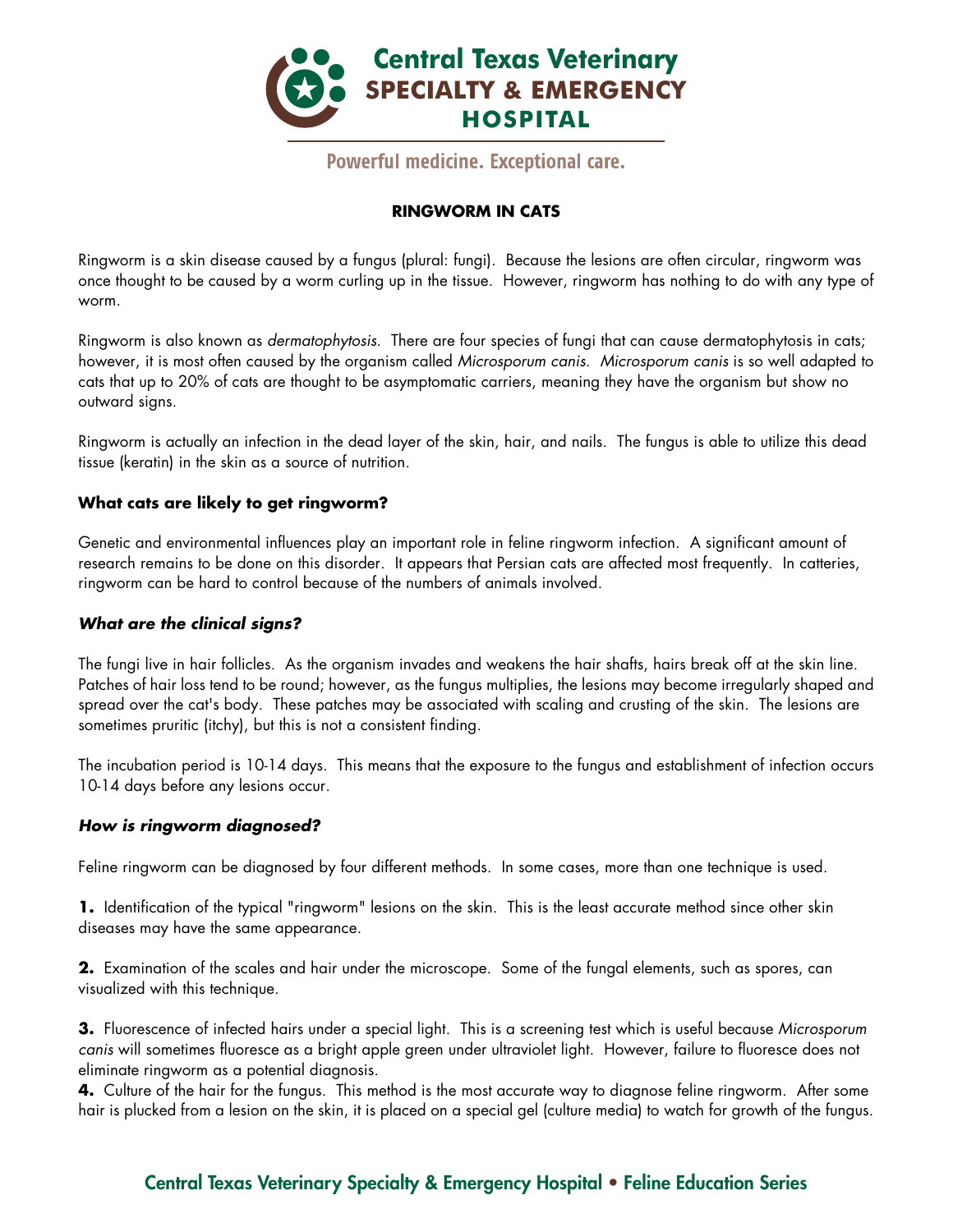

# Powerful medicine. Exceptional care.

Also, the color of the gel will change from yellow to red as the fungus grows. These cultures are checked daily. Most cats with ringworm will have a positive culture within 10 days, but in rare cases, growth may not occur for 14-21 days.

## *How is it transmitted?*

Transmission occurs by direct contact between infected and non-infected individuals. It may be passed from dogs to cats and visa versa. It may also be passed from dogs or cats to people and visa versa. If a child has ringworm, he or she may have acquired it from a pet or from another child at school. Adult humans are relatively resistant to infection unless there is a break in the skin or there is suppression of the immune system (AIDS, chemotherapy, etc). Children are quite susceptible. Consult with your family physician if any family member develops suspicious skin lesions.

Transmission may also occur from the infected environment. The fungal spores may live in bedding or carpet for several months. They may be killed with a dilution of chlorine bleach and water (1 cup of chlorine bleach in a gallon of water) where it is feasible to use it.

### *How is it treated?*

There are several methods for treating ringworm. The specific method(s) chosen for your cat will depend on the severity of the infection, how many pets are involved, presence of children in the household, and how difficult it will be to disinfect your cat's environment.

1. **Griseofulvin.** This is a drug, in tablet form, that is concentrated deep in the hair follicles where it can reach the site of active fungal growth. Griseofulvin should be given daily. Cats with active lesions should receive the tablets for a minimum of 30 days. At that time, the cat should be rechecked to be sure the infection is adequately treated.

These tablets are not absorbed from the stomach unless there is fat in the stomach at the time they are given. This can be accomplished by feeding a high fat diet, such as a rich canned cat food or a small amount of fat trimmings from meats (often available at the meat departments of local grocery stores upon request of the butcher) or by allowing the cat to drink some rich cream. *Griseofulvin is the most important part of the treatment*. If you are not successful in giving the tablets, please call us for help.

Griseofulvin is the only drug approved for systemic (oral) treatment of feline ringworm. It is very effective and has successfully treated the vast majority of affected cats. However, it does have some potentially significant side-effects.

a. Gastrointestinal signs of vomiting and diarrhea are the most common side-effects. These signs may stop if the dosage is divided over two or three treatments in a day.

b. It is a potent teratogen, meaning it can cause birth defects. As such, it should not be used to treat pregnant cats or cats which might become pregnant during the treatment period. It can potentially cause abnormalities in the breeding tomcat, as well, so may be best avoided for all reproductively-active cats. There are no reported effects for queens who become pregnant after griseofulvin therapy is completed.

c. Suppression of the bone marrow is a rare, but potentially fatal, complication of griseofulvin therapy. Toxicity cannot be predicted and may appear without warning.

2. **Itraconazole** is one of the newer drugs being used to treat ringworm. It is not approved for use in cats, but it is generally considered safe and effective. The cost of the drug is prohibitive in some cases. Some reports indicate that it

# Central Texas Veterinary Specialty & Emergency Hospital • Feline Education Series